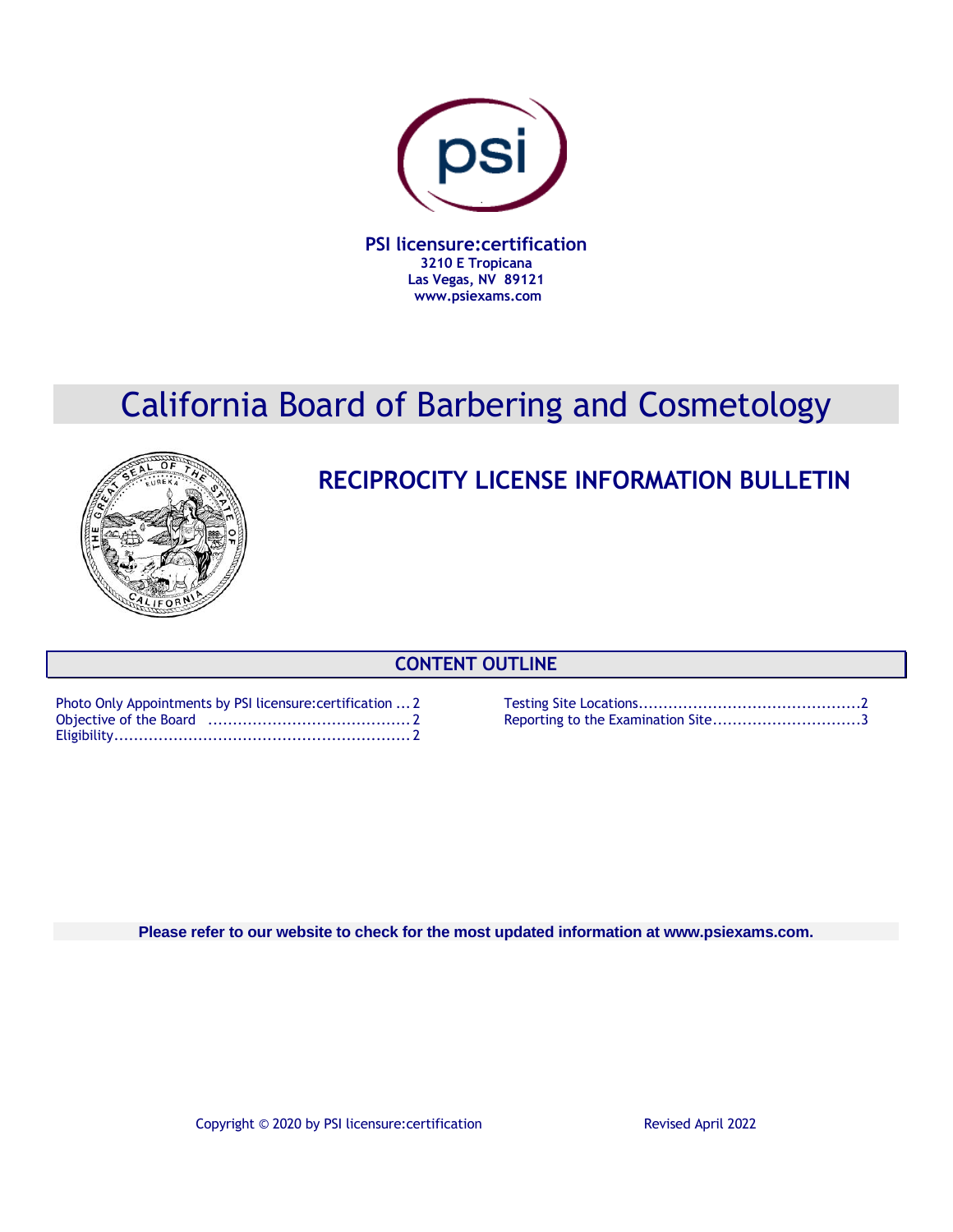## **PHOTO ONLY APPOINTMENTS BY PSI LICENSURE:CERTIFICATION**

This Candidate Information Bulletin provides you with information about the Photo Only process for receiving a reciprocity license as a Barber, Cosmetologist, Manicurist, Esthetician, and Electrologist in the State of California.

The Board has contracted with PSI licensure:certification (PSI) to conduct its photo appointment and licensure distribution.

## **OBJECTIVE OF THE BOARD OF BARBERING AND COSMETOLOGY**

The Board of Barbering and Cosmetology's (BBC) responsibilities are protecting and educating consumers who seek barbering, cosmetology, and electrology services. BBC also regulates the individuals who provide the services and the salons in which the services are performed. Through its licensure programs, the BBC ensures that applicants for licensure have completed the necessary training and passed a written and practical examination.

## **ELIGIBILITY**

Based on the information you submitted, you are eligible to receive a California License.

#### **YOUR PHOTO ONLY APPOINTMENTS**

To receive your new license, you must appear at one of the PSI centers throughout California to take your photograph.

Your license will be issued immediately from the site you have selected.

Your license will be good for two (2) years from the date it is issued. It will be renewable every two years thereafter. The renewal fee is \$40.00.

As a recipient of a California License, you will be required to abide by the California Board of Barbering and Cosmetology's Laws and Regulations.

The Board of Barbering and Cosmetology laws and regulations can be viewed on their website located at http://www.barbercosmo.ca.gov/

If you have any questions pertaining to your new license, please contact the Board of Barbering and Cosmetology at (916) 574-7570 or 1-800-950-5210.

### **TESTING SITE LOCATIONS**

PSI offers photo only licenses for the California Board of Barbering & Cosmetology at the locations listed below. You may walk-in to take your photo. However, you **cannot** schedule an appointment. Walk-ins will be on a first come, first serve basis.

#### **IT IS STRONGLY SUGGESTED THAT YOU CONTACT THE TEST CENTER OF YOUR CHOICE TO VERIFY THAT THEY ARE OPEN TO TAKE YOUR PHOTO.**

#### **AGOURA HILLS**

30851 AGOURA RD SUITE 302 AGOURA HILLS, CA 91301 818-851-9266 *FROM THE EAST: TAKE US-101 N/VENTURA FWY WEST TO REYES ADOBE RD (EXIT 38). TURN LEFT ONTO REYES ADOBE RD. TURN RIGHT ONTO AGOURA RD. 30851 AGOURA RD IS ON THE RIGHT. FROM THE WEST: TAKE US-101 S TO LINDERO CYN RD (EXIT 39). TURN RIGHT ONTO LINDERO CANYON RD. TURN LEFT ONTO AGOURA RD. 30851 AGOURA RD IS ON THE LEFT.*

#### **ATASCADERO**

7305 MORRO RD, SUITE 201A ATASCADERO, CA 93422 (805) 462-8983 *FROM US-101 N, TAKE THE CA-41 EXIT- EXIT 219-TOWARD MORRO RD. TURN LEFT ONTO EL CAMINO REAL. Turn LEFT onto CA-41/MORRO RD.*

*FROM US-101 S, TAKE THE MORRO RD/CA-41 EXIT- EXIT 219, TURN RIGHT ONTO CA-41/MORRO RD.*

**BAKERSFIELD** 5405 STOCKDALE HIGHWAY SUITE 103 BAKERSFIELD, CA 93309 (661) 735-5351 *FROM INTERSTATE 5-SOUTH, TAKE THE STOCKDALE HIGHWAY EXIT, EXIT 253. TURN RIGHT ONTO STOCKDALE HIGHWAY. END AT 5405 STOCKDALE HIGHWAY.* 

*FROM INTERSTATE 5-NORTH TOWARD BAKERSFIELD, KEEP LEFT TO*  **TAKE CALIFORNIA 99 NORTH VIA EXIT** *BAKERSFIELD/FRESNO. TAKE THE CALIFORNIA 58 EAST EXIT TOWARD TEHACHAPI/MOJAVE. TAKE THE EXIT ON THE LEFT TOWARD CALIFORNIA STATE UNIVERSITY/ STOCKDALE HIGHWAY/BRUNDAGE*  LANE. TURN LEFT ONTO WIBLE ROAD, TURN SLIGHT LEFT ONTO *STOCKDALE HIGHWAY. END AT 5405 STOCKDALE HIGHWAY.*

#### **CARSON**

17420 AVALON BLVD, SUITE 205 CARSON, CA 90746 (310) 400-7393 *FROM CA-91 E/GARDENA FWY TAKE THE AVALON EXIT. OFF RAMP WILL LEAD YOU ONTO ALBERTONI ST. MAKE A RIGHT ONTO AVALON BLVD AND WE ARE LOCATED ON THE RIGHT HANDSIDE (SAME PARKING LOT AS CARL'S JR).*

*FROM CA-91 W TAKE THE AVALON EXIT. MAKE A LEFT ONTO AVALON BLVD. MAKE A U-TURN ON AVALON BLVD AND ALBERTONI ST. WE ARE LOCATED ON THE RIGHT-HAND SIDE. (SAME PARKING LOT AS CARL'S JR).*

#### **DIAMOND BAR**

21660 EAST COPLEY DR SUITE 260 DIAMOND BAR, CA 91765 (909) 860-8158 *FROM I-10 E, TAKE THE GRAND AVE EXIT, EXIT 38A. TURN RIGHT ONTO S GRAND AVE. TURN RIGHT ONTO GOLDEN SPRINGS DR.*

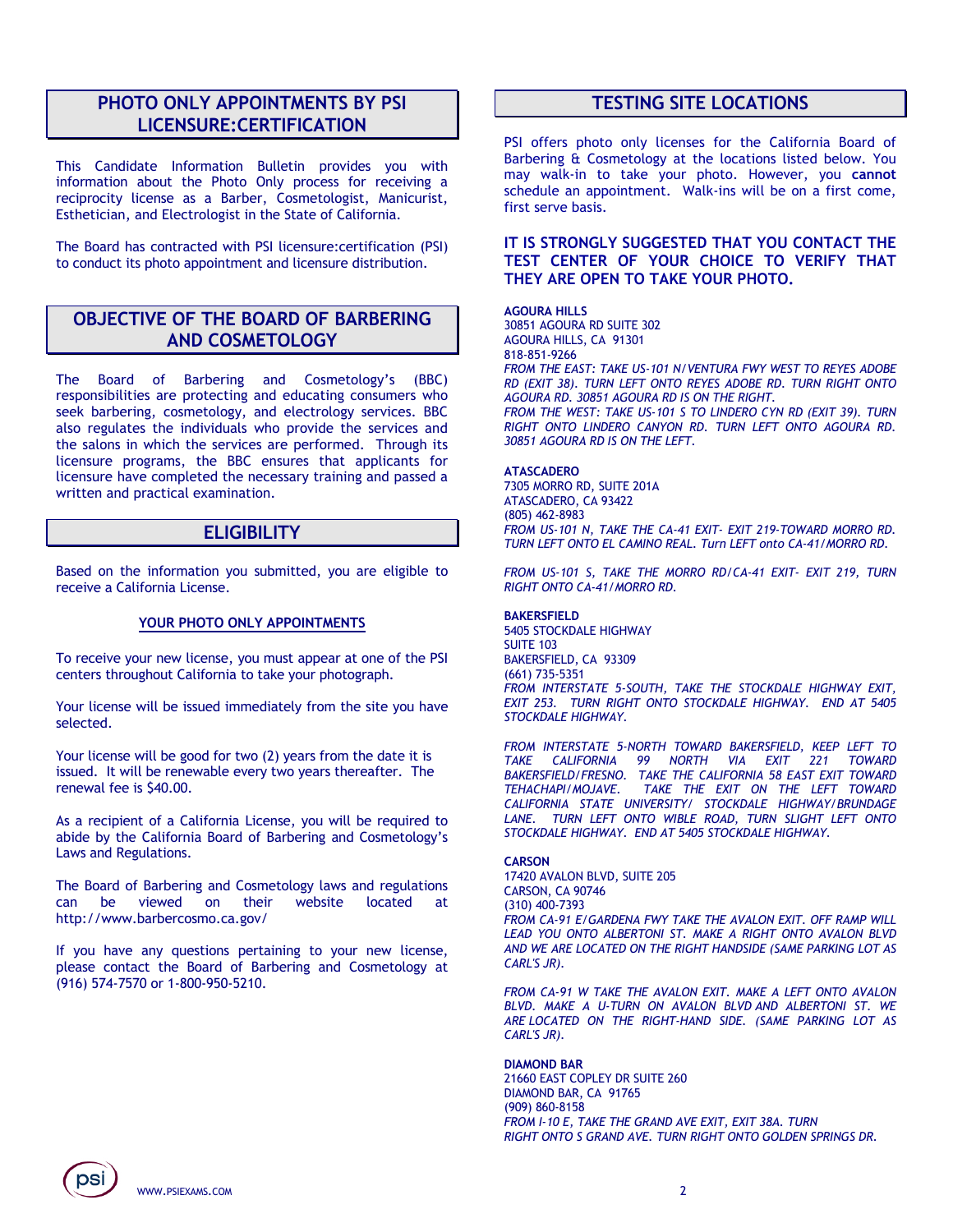#### *TURN LEFT ONTO COPLEY DR. FROM 60 WEST, TAKE GRAND AVE EXIT, EXIT 24B. TURN LEFT ONTO GRAND AVE. TURN RIGHT ONTO GOLDEN SPRINGS DR. TURN LEFT ONTO COPLEY DR. 21660 COPLEY DR, STE 260 IS ON THE LEFT.*

#### **EL MONTE – SANTA FE SPRINGS**

10330 PIONEER BOULEVARD, SUITE 285 SANTA FE SPRINGS, CA 90670 (562) 325-8113 *FROM THE I-5 NORTH TAKE NORWALK BLVD EXIT #121, TURN RIGHT ONTO NORWALK BLVD. TURN LEFT ONTO IMPERIAL HWY/CA-90. TURN RIGHT ONTO PIONEER BLVD, TESTING CENTER WILL BE ON YOUR RIGHT.*

#### **FRESNO**

351 E. BARSTOW, SUITE 101 FRESNO, CA 93710 (559) 538-3975 *FROM CA-41 S, TAKE THE BULLARD AVE EXIT. TURN LEFT ONTO E BULLARD AVE. TURN RIGHT ONTO N FRESNO ST. PASS THROUGH THE INTERSECTION OF FRESNO AND BASTOW AVE. TAKE THE FIRST DRIVEWAY ON THE RIGHT-HAND SIDE.*

*FROM CA-41 N, TAKE THE SHAW AVE EXIT TOWARD CLOVIS. TURN RIGHT ONTO E SHAW AVE. TURN LEFT ONTO N FRESNO ST. TURN LEFT INTO THE LAST DRIVEWAY BEFORE BARSTOW AVE. TESTING CENTER IS IN THE OFFICE COMPLEX ON THE SW CORNER OF BARSTOW AND FRESNO ST.*

#### **IRVINE**

8 CORPORATE PARK, SUITE 200 IRVINE, CA 92606 (949) 418-9653 *FROM I-405 S – USE THE 2ND LANE FROM RIGHT TO TAKE EXIT 7 FOR*  JAMBOREE RD, THEN USE THE LEFT 2 LANES TO TURN LEFT ONTO *JAMBOREE RD. GO ABOUT 1.5 MILES THEN TURN RIGHT ONTO BECKMAN AVE. TAKE THE FIRST RIGHT ONTO CORPORATE PARK. 8 CORPORATE PARK IS THE SECOND BUILDING ON THE RIGHT.* 

*FROM I-5 S – TAKE EXIT 100 FOR JAMBOREE RD. USE THE 2ND FROM RIGHT LANE TO TURN RIGHT ONTO JAMBOREE RD. TAKE THE RAMP TO JAMBOREE RD THEN KEEP LEFT AT THE FORK TO CONTINUE ONTO*  JAMBOREE RD. GO ABOUT 2.2 MILES THEN TURN LEFT ONTO *BECKMAN AVE. TAKE THE FIRST RIGHT ONTO CORPORATE PARK. 8 CORPORATE PARK IS THE SECOND BUILDING ON THE RIGHT.*

*ONCE PARKED, PROCEED THROUGH THE FRONT ENTRANCE AND TAKE THE ELEVATOR TO THE SECOND FLOOR. THE TEST CENTER IS IN SUITE 200.*

#### **LAWNDALE**

THE BAYTOWER CORPORATE CENTER SUITE 330 15901 HAWTHORNE BLVD LAWNDALE, CA 90260 310-793-1200 *FROM I-5S, MERGE ONTO CA-110S, WHICH BECOMES I-110S. MERGE ONTO I-105W. TAKE THE I-405S/I-405N EXIT AND MERGE ONTO I-405S. TURN RIGHT ONTO INGLEWOOD AVE. TURN LEFT ONTO MANHATTAN* 

*BEACH BLVD. TURN RIGHT ONTO HAWTHORNE BLVD.*

## **REDDING**

2861 CHURN CREEK, UNIT C REDDING, CA 96002 (530) 319-3615

FROM 1-5 S, TAKE THE CYPRESS AVENUE EXIT (677). TURN RIGHT ONTO E. CYPRESS AVE. TURN RIGHT ON CHURN CREEK RD.

FROM I-5 N TOWARDS SACRAMENTO, TAKE THE CYPRESS AVE EXIT (677). TURN LEFT ONTO E. CYPRESS AVE. TURN RIGHT ONTO CHURN CREEK RD.

FROM 299 E TOWARDS REDDING, START GOING WEST ON CA-299. MERGE ONTO 1-5 S RAMP ON THE LEFT TOWARDS SACRAMENTO. TAKE THE CYPRESS AVE EXIT (677). TURN LEFT ONTO E. CYPRESS AVE. TURN RIGHT ONTO CHURN CREEK RD.

FROM 299 W TOWARDS REDDING. START GOING EAST ON CA-299 TOWARDS WEAVERVILLE/REDDING. FROM 299 EAST TURN RIGHT ONTO

WWW.PSIEXAMS.COM 38

CA-273/CA-299 E/MARKET STREET. TURN LEFT ONTO CA-299-E. MERGE ONTO 1-5 S VIA EXIT 2A TOWARDS RED BLUFF/SACRAMENTO. TAKE THE CYPRESS AVE EXIT (677). TURN LEFT ONTO E. CYPRESS AVE. TURN RIGHT ONTO CHURN CREEK RD.

#### **RIVERSIDE**

7888 MISSION GROVE PARKWAY S., SUITE 130 RIVERSIDE, CA 92508 951-565-8037 *FROM THE CA-91W TOWARD RIVERSIDE/BEACH CITIES, TAKE THE CENTRAL AVENUE EXIT TOWARD MAGNOLIA CENTER. TURN LEFT ONTO CENTRAL AVE. CENTRAL AVE BECOMES ALESSANDRO BLVD. VEER TO THE RIGHT, THEN STAY STRAIGHT TO GO ONTO TRAUTWEIN RD (YOU WILL PASS COMMUNICATIONS CENTER DR). TURN LEFT ONTO MISSION GROVE PKY W.*

*FROM THE HIGH DESERT/SAN BERNARDINO AREA 215 S, WHERE THE 60 FWY, 91 FWY AND THE 215 FWY SPLIT, TAKE 215S (SIGNS FOR THE 60 EAST INDIO). TAKE EXIT 27C FOR ALESSANDRO BLVD, TURN RIGHT ONTO E ALESSANDRO BLVD, TURN LEFT ONTO MISSION GROVE PKWY S.*

#### **SACRAMENTO**

*WILL BE ON THE LEFT.*

8950 CAL CENTER DR, SUITE 158 SACRAMENTO, CA 95826 916-476-5926 *FROM US-50 E: USE THE RIGHT TWO LANES TO TAKE EXIT 11 FOR WATT AVE. USE THE RIGHT 2 LANES TO TURN RIGHT ONTO WATT AVE. USE THE LEFT LANE TO TURN LEFT AT THE FIRST CROSS STREET ONTO FOLSOM BLVD. USE THE LEFT TWO LANES TO TURN LEFT ONTO MANLOVE RD. TURN LEFT ONTO CAL CENTER DR. BUILDING 8950* 

*FROM US-50 W: USE THE RIGHT TWO LANES TO TAKE EXIT 11 FOR WATT AVE. USE THE LEFT 2 LANES TO TURN LEFT ONTO WATT AVE. USE THE LEFT LANE TO TURN LEFT AT THE FIRST CROSS STREET ONTO FOLSOM BLVD. USE THE LEFT TWO LANES TO TURN LEFT ONTO MANLOVE RD. TURN LEFT ONTO CAL CENTER DR. BUILDING 8950 WILL BE ON THE LEFT.*

#### **SAN DIEGO**

5440 MOREHOUSE DRIVE, SUITE 2300 SAN DIEGO, CA 92121 (858) 550-5940 *FROM 1-805 S, TAKE THE SORRENTO VALLEY RD/MIRA MESA BLVD EXIT. TURN LEFT ONTO MIRA MESA BLVD, TURN LEFT ONTO SCRANTON ROAD. TURN RIGHT ONTO MOREHOUSE DRIVE.*

*FROM I-805 N TOWARD LOS ANGELES, TAKE THE MIRA MESA BLVD/VISTA SORRENTO PKWY EXIT. TURN RIGHT ONTO MIRA MESA BLVD. TURN LEFT ONTO SCRANTON RD. TURN RIGHT ONTO MOREHOUSE DR.*

*ADDITIONAL PARKING CAN BE FOUND (on top of the AT&T building) BY CONTINUING ON MOREHOUSE PAST OUR BUILDING AND TURNING LEFT AT THE NEXT DRIVEWAY UP THE HILL*

#### **SAN FRANCISCO**

150 EXECUTIVE PARK BLVD., STE 2400 SAN FRANCISCO, CA 94134 (415) 844-0008 *I-80 W BECOMES US-101 S. TAKE EXIT 429 A TOWARD MONSTER*  PARK/TUNNEL AVE. TAKE THE RAMP TOWARD 3COM PARK. TURN *RIGHT ONTO ALANNA RD. TURN LEFT ONTO EXECUTIVE PARK BLVD.*

#### **SANTA CLARA**

2936 SCOTT BLVD SANTA CLARA, CA 95054 (408) 844-0008 *FROM US-101 N, TAKE THE SAN TOMAS EXPWY/MONTAGUE EXPWY EXIT- EXIT 392. TAKE THE SAN TOMAS EXPWY RAMP. MERGE ONTO SAN TOMAS EXPY/CR-G4. TURN LEFT ONTO SCOTT BLVD.*

*FROM I-880 S TOWARD SAN JOSE, TAKE THE MONTAGUE EXPWY EXIT (7). TAKE THE MONTAGUE EXPWY WEST RAMP. MERGE ONTO MONTAGUE EXPY/CR-G4 E. TURN LEFT ONTO E TRIMBLE RD. E*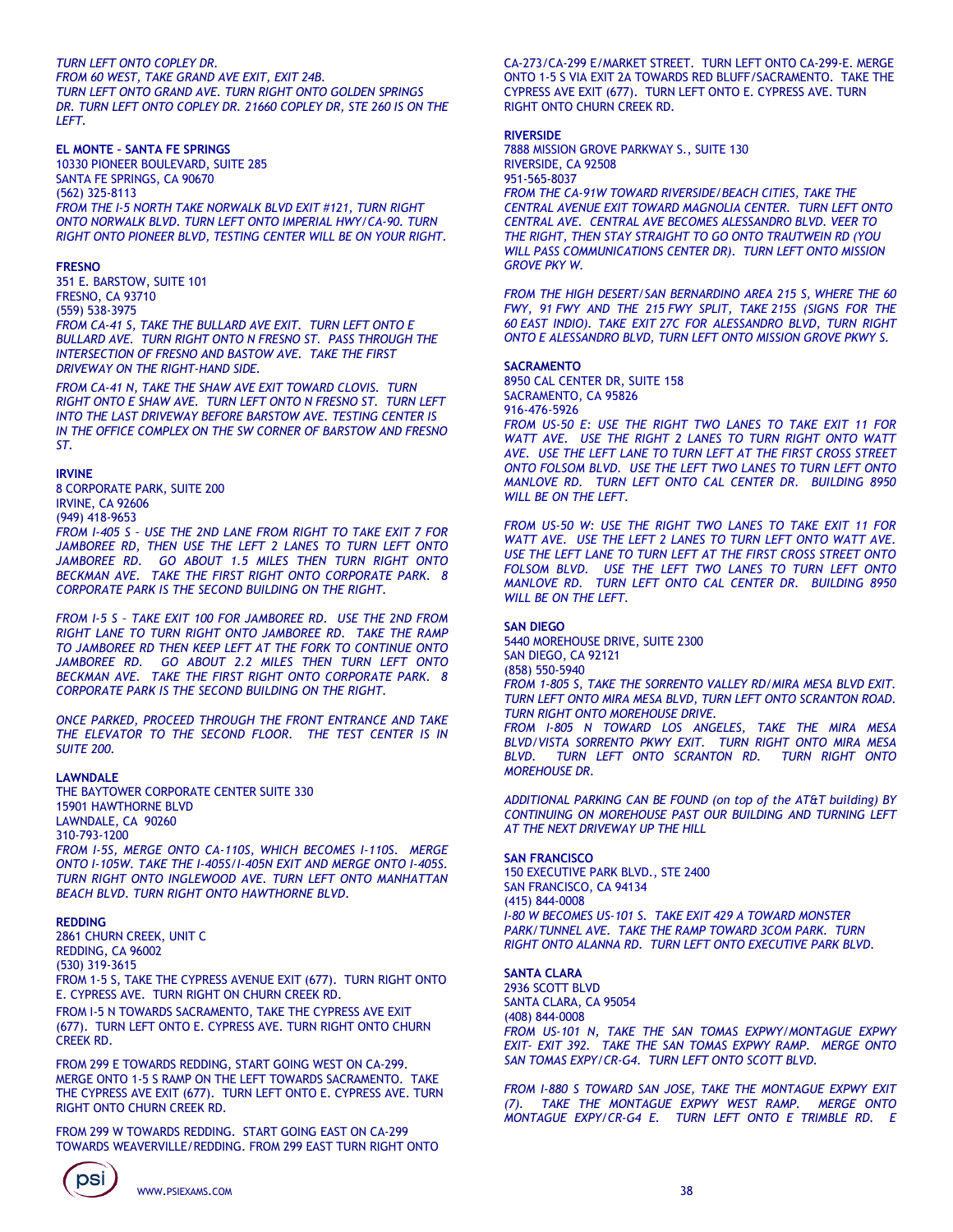**SANTA ROSA**

160 WIKIUP DRIVE, SUITE 105 SANTA ROSA, CA 95403 (707) 791-3113 *FROM US-101 N, TAKE MARK WEST SPRINGS/RIVER ROAD EXIT. TURN RIGHT ON MARK WEST SPRINGS. TURN LEFT AT OLD REDWOOD HIGHWAY. TURN RIGHT ON WIKIUP DRIVE. FIRST DRIVEWAY ON RIGHT.* 

*FROM US-101 S, TAKE MARK WEST SPRINGS/RIVER ROAD EXIT. TURN LEFT ON MARK WEST SPRINGS. TURN LEFT AT OLD REDWOOD HIGHWAY. TURN RIGHT ON WIKIUP DRIVE. FIRST DRIVEWAY ON RIGHT.*

#### **UNION CITY**

32960 ALVARADO-NILES RD, SUITE 650 UNION CITY, CA 94587 (510) 901-7992

*FROM I-880 N – AT EXIT 23, TAKE RAMP RIGHT AND FOLLOW SINGS FOR ALVARADO NILES RD. TURN RIGHT ONTO ALVARADO NILES RD. AFTER ABOUT A MILE, MAKE A U-TURN AT DOWE AVE. TAKE THE FIRST RIGHT INTO THE OFFICE PARK AND THEN TAKE THE FIRST LEFT ONCE ON THE PROPERTY. SUITE 650 WILL BE IN THE FIRST BUILDING ON YOUR RIGHT. FROM I880 S - AT EXIT 23, TAKE RAMP RIGHT AND FOLLOW SINGS FOR ALVARADO NILES RD. TURN LEFT ONTO ALVARADO NILES RD. AFTER ABOUT A MILE, MAKE A U-TURN AT DOWE AVE. TAKE THE FIRST RIGHT INTO THE OFFICE PARK AND THEN TAKE THE FIRST LEFT ONCE ON THE PROPERTY. SUITE 650 WILL BE IN THE FIRST BUILDING ON YOUR RIGHT.*

#### **VENTURA**

4245 MARKET ST, SUITE 208 VENTURA, CA 93003 (805) 650-5223 *FROM US-101N, TAKE THE TELEPHONE ROAD EXIT 65. TURN LEFT ONTO TELEPHONE ROAD. TURN RIGHT ONTO MARKET STREET.*

#### **VISALIA**

3400 W MINERAL KING AVE, SUITE D VISALIA, CA 93291 (559) 627-6700 *FROM CA-99N, MERGE ONTO CA-198E VIA EXIT 96 TOWARD VISALIA/SEQUOIA NAT'L PARK. TAKE THE EXIT TOWARD DEMAREE STREET. MERGE ONTO W NOBLE AVENUE. TURN LEFT ONTO S COUNTY CENTER DRIVE. TAKE THE 1ST LEFT ONTO W MINERAL KING AVENUE.*

#### **WALNUT CREEK**

175 LENNON LANE, SUITE 203 WALNUT CREEK, CA 94598 (925) 906-9165 *FROM I-5N, KEEP LEFT TO TAKE I-580W TOWARD TRACY/SAN FRANCISCO. MERGE ONTO I-680N VIA EXIT 44B TOWARD* 

### **REPORTING TO THE EXAMINATION SITE**

#### **REQUIRED IDENTIFICATION AT EXAMINATION SITE**

You must present valid Government-issued photographic identification. Examples are as follows:

- An unexpired State issued Driver License (any State)
- An unexpired State Identification Card (any State)
- A current U.S. military-issued identification card.
- A valid passport (unexpired)--any country
- United States Immigration and Naturalization issued identification
- Permanent Resident Card

*All photographs must be recognizable as the person to whom the identification card was issued. The name on the* 

*application must match the photographic I.D. card. All I.D.'s must be current/unexpired.*